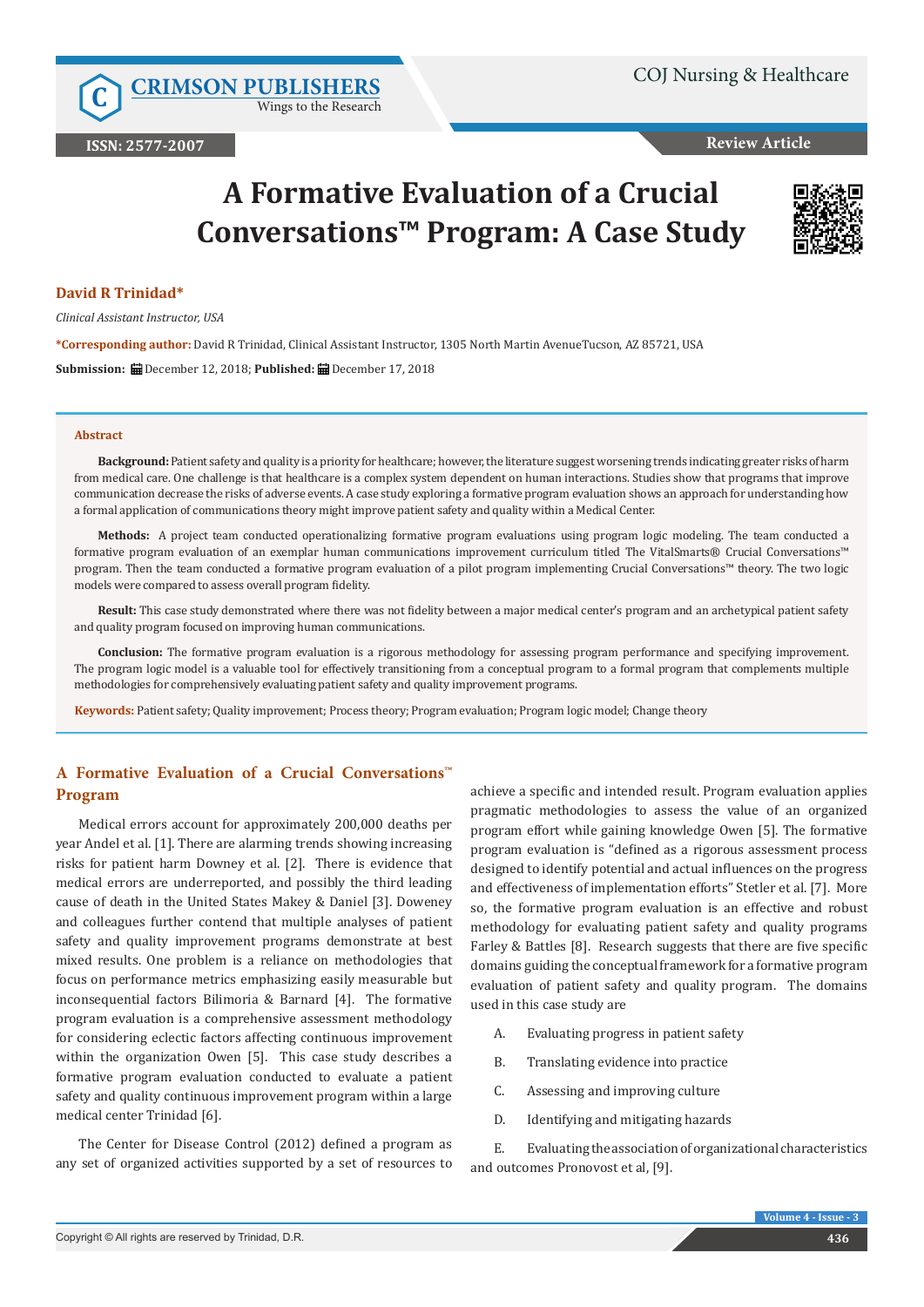#### **1.** Process Theory and Program Logic Model

Mohr [10] argued that describing organizational performance is either quantitative measurement of variance or qualitative assessments through observation. Mohr described two theories

A. Variance theory, which quantitatively explains organizational performance through variances of exogenous and endogenous variables, and

B. Process theory, which explains evaluating organizational activities through observation and analyzing probable explanations for outcomes.

Mohr [10] proposed that the inapplicable emphasis on quantitative variance theory explains the failure to capture various human interactions and responses as influential organizational factors. The program logic model might be the instrument for balancing these assessment approaches. The program logic model is a structure and a tool for clearly communicating the results of a formative program evaluation to multiple audiences Rossi et al. [11]. The program logic model can facilitate integrating the results derived from various evaluation methodologies that includes both quantitative and qualitative approaches Cooksy et al. [12].

The program logic model provides the outline defining a program's specific elements for planning, executing, and evaluating continuous improvement programs Knowlton & Phillips [13]. Program logic modeling is particularly suited for evaluating patient safety and quality programs by clearly structuring resources and interventions into a logical sequence of inputs, activities, outputs, results, and goals Goeschel et al. [14]. Further, the program logic model provides a structured methodology for assessing program implementation fidelity McCabe et al. [15].

### **Patient Safety and Quality**

The challenges of patient safety and quality involves understanding human dynamics working within a system as a cause for failures Leape & Berwick [16]. Effective patient safety and quality program interventions are difficult to design and evaluate because patient safety and quality issues involve human complexities working within complicated systems Kaplan et al. [17]. Kaplan suggested that evaluating patient safety and quality programs involves multiple interactive factors requiring different approaches outside of currently accepted linear scientific methodologies. A non-linear approach that identifies patterns, such as the formative program evaluation, might be the better methodology to improve patient safety and quality programs. Non-linear approaches are particularly effective for understanding systems failures Weinberg [18]. Patient safety and quality catastrophes often originate from humans acting within failures in a system, and prevention requires finding systems problems rather than pronouncing blame for individual shortcomings Leape & Berwick [16].

Very frequently organizations only look at superficial problems, and often respond to sentinel events impetuously by implementing simple checklists or safety tools to counter systemic human failures that risk patient safety Maxfield et al. [19]. He further proposed that communication failures within a system are complex, and checklists alone do not prevent communications failures that repeatedly result in unintended patient harm. Complex problems involving human interactions are often unpredictable, and understanding is typically constrained by retrospection Snowden [20]. Furthermore, the failure to understand and address the variation in human responses and communications within a system is a major contributor to the lack of progress in improving patient safety and quality Wachter [21]. It is clear that understanding human interactions requires non-linear thinking outside of testing isolated factors within experimental random control trials Kaplan et al. [17], Higgins [22]. This evidence suggests that a retrospective formative program evaluation analyzing a communications improvement program directed at systemic failures might yield results for understanding human interaction affecting patient safety and quality.

Patterson et al. [23] theorize that the root cause of certain adverse outcomes are a direct result of dysfunctional human interactions and communication stemming from escalating disagreements. Medical errors are more likely to occur because of conflict that occurs related to differences of opinion in interactions involving high stakes and highly emotional situations. VitalSmarts® Crucial Conversations™ is a formalized program to address communication issues in healthcare organizations. Silence Kills™ is an application of Crucial Conversations theory specifically to address patient safety and quality by proposing seven specific sources of human conflict. The identifiable sources of conflict affecting patient safety and quality are: "Broken Rules; Mistakes; Lack of Support; Incompetence; Poor Teamwork; Disrespect; and Micromanagement" Maxfield et al. [24]. This represents an organization wide opportunity to improve patient safety and quality by resolving these explicit sources of conflict through a Crucial Conversations™ program. This case study demonstrates evaluating an existing patient safety and quality program, Crucial Conversations™, by applying the program logic model as a framework for communicating continuous improvement. In this case study, changing human interactions and communication between healthcare professionals are explored that might improve overall patient safety and quality.

# **Evaluating the VitalSmarts® Crucial Conversations™ Exemplar Program**

The first aim of this project was to construct a prototypical program logic model specifying the VitalSmarts® Crucial Conversations™ program by identifying program theory and constructing program elements. However, a review of the literature did not indicate a well-established logic model representation for the program. Table 1 illustrates the basis for deriving general program theory and synthesizing logic model elements for determining program fidelity. The logic model shown in Table 1 depicts individual elements specified by multiple sources used for a comprehensive formative evaluation of the program. The VitalSmarts® Crucial Conversations™ program teaches people to communicate more effectively, especially in situations with a high risk of long-term harm Maxfield et al. [24].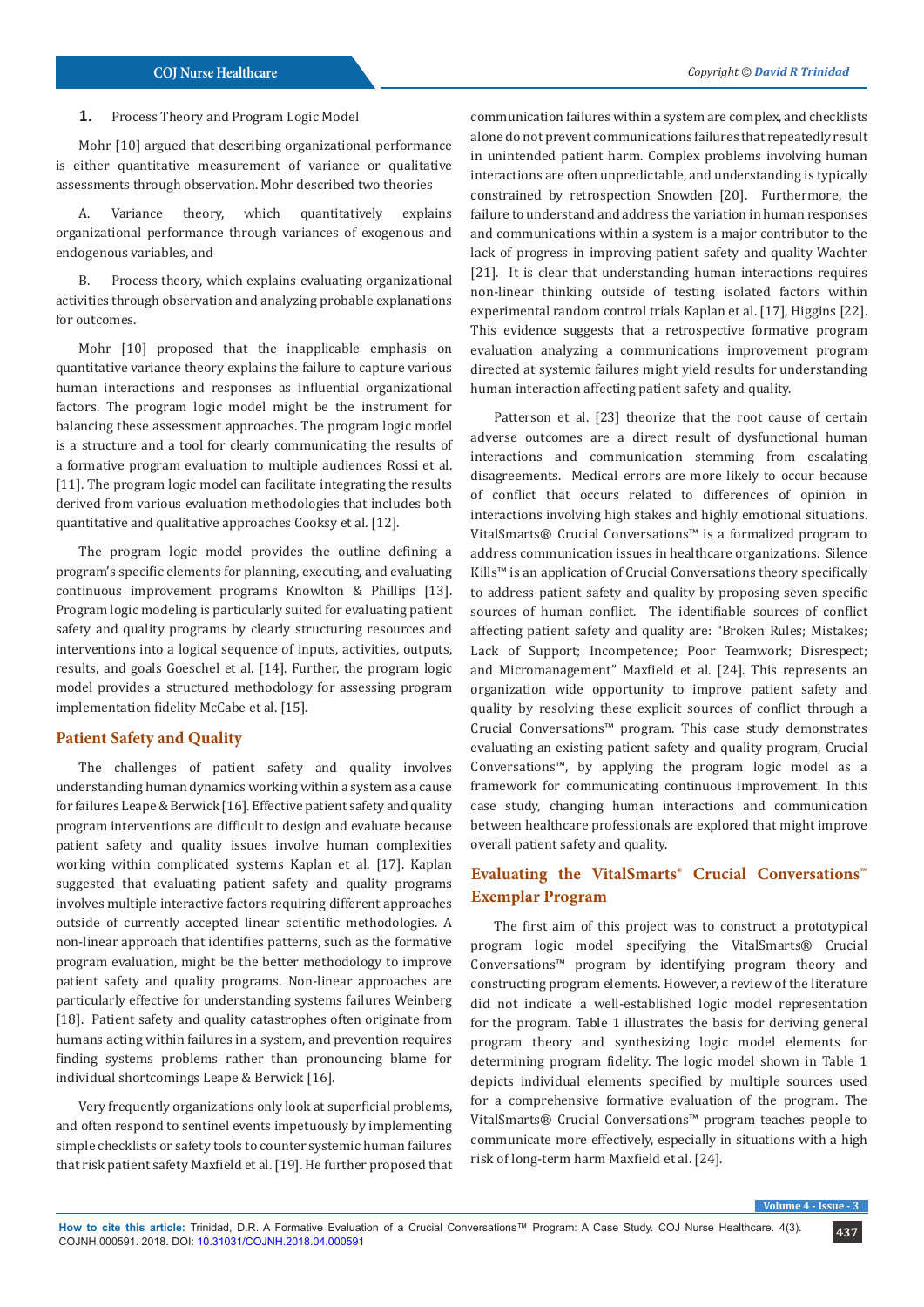**Table 1:** Exemplar VitalSmarts® Crucial Conversations™ Program logic model element sources.

| Logic Model Ele-<br>ment     | Source(s)                                                                                  |
|------------------------------|--------------------------------------------------------------------------------------------|
| Program Objective            | Gardner (2010), VitalSmarts (2013a)                                                        |
| Inputs                       | VitalSmarts (n.d.), VitalSmarts (2012), Patterson,<br>Grenny, McMillan, & Switzler, (2011) |
| Components                   | Patterson, Grenny, McMillan, & Switzler, (2011);<br>VitalSmarts (2012)                     |
| Implementation<br>Objectives | VitalSmarts (2013); Maxfield (2011)                                                        |
| Outputs                      | Greeny (2009); Patterson, Grenny, McMillan, &<br>Switzler, (2011).                         |
| Linking Constructs           | VitalSmarts (2013)                                                                         |
| <b>Short Term Goals</b>      | Greeny (2009); Patterson, Grenny, McMillan, &<br>Switzler (2011). VitalSmarts (2013)       |
| Long Term Goals              | VitalSmarts (2013b)                                                                        |

 The logic model derived from VitalSmarts® Crucial Conversations™ general program theory used well-founded organizational theory principles. One important aspect is the concept of the linking construct connecting planned interventions with the intended and measured program outputs McDavid & Hawthorn [25]. This is the basis for demonstrating Crucial Conversations™ communication theory as applied to an organizational continuous improvement program. The source for linking the program outputs to designed overall organizational improved outcomes were derived from theoretical concepts found in the literature. Human interactions can involve highly emotional and opinionated conflict, and these conversations can result in disruptive behaviors rather than resolution Patterson et al. [26]. Disruptive behaviors can even escalate into physical violence Grenny [27].

Reducing conflict and engaging in meaningful dialogue requires early recognition of interactions that risk escalating emotions.

A productive dialogue requires understanding how opposing opinions and heightened emotions lead to dysfunctional behaviors, and how specific conversational techniques avoids escalating disruptive behaviors related to confrontational issues Patterson et al. [23]. Individuals must first self-recognize susceptibility for disorderly conduct when faced with disturbing conflict and training oneself to finding shared meaning rather than fixating on differences Patterson et al. [23]. Educational techniques can teach the individual to engage in meaningful conversation centered on collective values that connect wide chasms in opinions while reducing the risks of escalation to disruptive behaviors. Greeny [28] proposes that a synergy of productive energy from organizational wide Crucial Conversations™ leads to better overall organizational communication and outcomes, particularly vertical communication through the hierarchy. These theoretical concepts provide a foundation for improving organizational communication and eventually improving overall results.

# **VitalSmarts® Crucial Conversations™ Program Objectives and Training Curriculum**

The identifiable performance goals for this organizational wide program is training people to participate in VitalSmarts® Crucial Conversations™ and using coaching effectively to improve areas of importance. VitalSmarts® Crucial Conversations™ theory is used to realize outcomes through the Impact Cloud™, the tool designed to track results. Models for a prescribed, wide-ranging organizationwide program operation requires employees and managers to engage in the training together with an immediate implementation objective of measuring numbers trained and valuing the application of the program within the organization Greeny [27], VitalSmarts [29], VitalSmarts (n.d.) [30]. Table 2 lists the training components of the program. The training program's main goal is teaching people to engage in conversations where passion and risks are highest when values are in extreme contrast VitalSmarts [31].

**Table 2:** Exemplar VitalSmarts® Crucial Conversations™ training program logic model.

**Program Objective: Train Management and Employees to Engage Meaningfully in High Stakes, Highly Emotional Dialogues, where Opinions and Understanding Greatly Differ Resulting in Increased Collaboration, Consequential Solutions to Tough Issues, and Improved Overall Company Performance within One Year as Measured by Qualitative Surveys Reporting VitalSmarts Crucial Conversations Occurrences**

| Implementation                                 |                                                                                                                         |                                                                                                                                                                                                                                                    |                                                                                                                                     | <b>Intended Outcomes</b>                                                      |                                                                                                                                                                                                                                                                                                                         |                                                                                                                                                                                                                                                                                                                                              |
|------------------------------------------------|-------------------------------------------------------------------------------------------------------------------------|----------------------------------------------------------------------------------------------------------------------------------------------------------------------------------------------------------------------------------------------------|-------------------------------------------------------------------------------------------------------------------------------------|-------------------------------------------------------------------------------|-------------------------------------------------------------------------------------------------------------------------------------------------------------------------------------------------------------------------------------------------------------------------------------------------------------------------|----------------------------------------------------------------------------------------------------------------------------------------------------------------------------------------------------------------------------------------------------------------------------------------------------------------------------------------------|
| Inputs                                         | Components                                                                                                              | <b>Implementation Objective</b>                                                                                                                                                                                                                    | Outputs                                                                                                                             | Linking Con-<br>structs                                                       | Shorter Term                                                                                                                                                                                                                                                                                                            | Longer Term                                                                                                                                                                                                                                                                                                                                  |
| All Employees<br>and Manage-<br>ment Personnel | VitalSmarts®<br>Crucial Conversa-<br>tio ns™ Training<br>Surveying<br>VitalSmarts®<br>Crucial Conversa-<br>tio $ns^{m}$ | To train all employees and<br>management<br>proficiency to engage in<br>VitalSmarts®<br>Crucial<br>Conversations™<br>To use a standard survey to<br>assess the impact of<br>VitalSmarts®<br>Crucial<br>Conversations™ on<br>organizational issues. | Number of<br>employees<br>trained/<br>number of<br>employees<br>Number of<br>Managers<br>trained<br>/Total<br>Number of<br>Managers | Number of<br>effective<br>VitalSmarts<br>Crucial Conversa-<br>tio ns Reported | Outcome Indicator:<br>VitalSmarts® Crucial<br>Conversations <sup>™</sup> Reports of<br>High Confidence of Success; with<br>High Stakes Conversations re-<br>garding important company<br>sectors/areas of interest.<br>Primary measurement: Self-<br>Reported VitalSmarts®<br>Crucial Conversations™ Survey<br>Accounts | Outcome Indicators: VitalSmarts Crucial Conversa-<br>tions Reports of High Confidence of Success; with<br>High Stakes Conversations regarding important com-<br>pany sectors/areas of interest. Long Term Company<br>Metrics Improvement correlates with VitalSmarts®<br>Crucial Conversations™ selfreporting. Primary<br>measurement: Vital |
| Director of<br>Employee<br>Development         |                                                                                                                         |                                                                                                                                                                                                                                                    | Number<br>of Surveys<br>returned                                                                                                    |                                                                               |                                                                                                                                                                                                                                                                                                                         | Smarts® Impact Cloud™ Secondary measurement:<br><b>Executive Metrics:</b>                                                                                                                                                                                                                                                                    |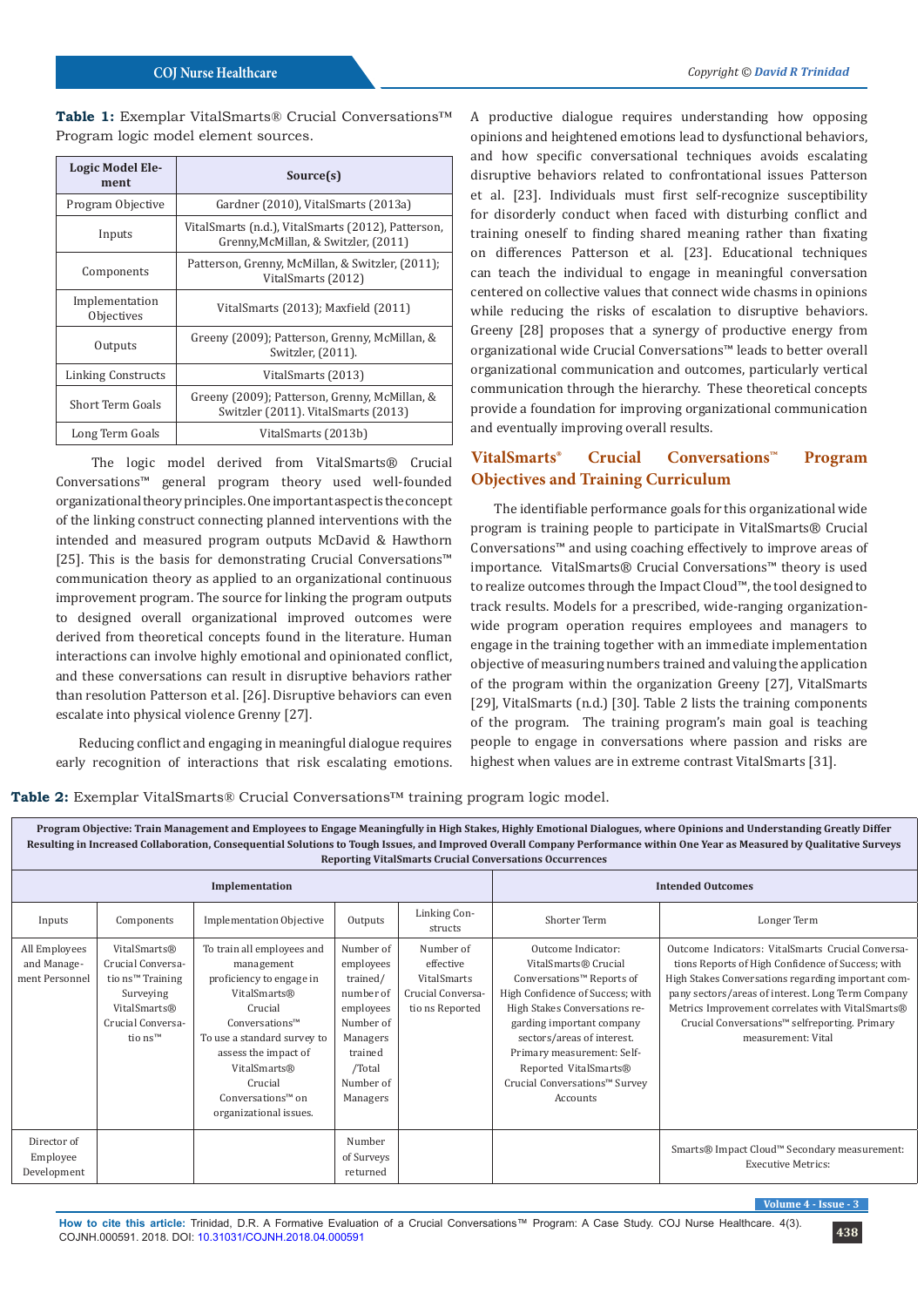| $$1195\sim$ per<br>student |  |  |  |
|----------------------------|--|--|--|
| Training                   |  |  |  |
| Materials                  |  |  |  |
| Workbook                   |  |  |  |
| Video Clips                |  |  |  |
| cue cards                  |  |  |  |
| Book                       |  |  |  |
| VitalSmarts®               |  |  |  |
| Crucial                    |  |  |  |
| Conversa-                  |  |  |  |
| tions™: Tools              |  |  |  |
| for                        |  |  |  |
| Talking When               |  |  |  |
| Stakes are                 |  |  |  |
| High (2 <sup>nd</sup>      |  |  |  |
| eds), the                  |  |  |  |
| audio com-                 |  |  |  |
| panion.                    |  |  |  |

 In a structured format of viewing a vignette showing poor interactions, engaging in an instructor-led discussion, and then viewing a Crucial Conversation™ with the same situation evolving into a better outcome. Students are encouraged to present real life vignettes VitalSmarts (n.d.) [30]. Nine systematized lessons cover a wide range of typically contentious confrontations. The course begins with a focus focusing on self-control and redirecting one's own unconstructive energy towards meaningful resolutions, and then transitions to spotting and diffusing situations with a risk of unruly or even violent behaviors VitalSmarts, n.d. [30] Classes consist of a structured two-day seminar held throughout the United States with costs advertised at \$1195 per student VitalSmarts [29].

## **Methods**

This case study presents the methodology and data from a Doctor of Nursing project that conducted a comprehensive formative program evaluation Trinidad [6]. After constructing an exemplary logic model of the VitalSmarts® Crucial Conversations™ program by classifying program theory into program logic model components, Trinidad [6] used the information gained through interviews about the medical center's implementation of the program and evaluated the medical center's application of the Crucial Conversations™ program fidelity to the program logic model. The Chief Research Officer [CRO] was interviewed first to provide historical data for operationalizing the Crucial Conversations™ program. The CRO also exchanged information with the Director of Employee Development, who provided specific training data for the medical center. The data collection process consisted of multiple personal interviews and email exchanges Trinidad [6].

#### **Result**

The results for a formative evaluation includes describing the activities in addition to findings. First, the process of evaluating Crucial Conversations™ program theory and constructing a program logic model are discussed. The results of these activities structured the foundation for a formative evaluation of the program. Next, the process for developing elements from a program in progress at a Major Medical Center and organizing that information within a

program logic model are described, Finally, results comparing the VitalSmarts and the Major Medical Center's Crucial Conversations™ programs' distinct elements are described.

## **VitalSmarts® Crucial Conversations™ General Program Logic Model**

Table 1 shows the literature referenced for the logic model components used to compose the general program logic model. Table 2 organizes these components into a logic model describing the VitalSmarts® Crucial Conversations™ general training program. This program logic model is the basis for comparing and evaluating program fidelity.

# **Major Medical Center Historical Crucial Conversations™ Program Logic Model**

The formative program evaluation of the Medical Center's implementation of Crucial Conversations™ was conducted through formal interviews and email exchanges. Trinidad [6] developed questions specifying program elements organized by focus area (Table 3). The answers to these questions formulated the program logic model exemplified in Table 4. The VitalSmarts® Crucial Conversations™ program began as the result of a strategy to focus on reported unresolved issues between employees and management. The goal was to introduce newly hired supervisors, managers, and directors to Crucial Conversations™ principles to reduce the number of reported unresolved issues. The motivation for implementing Crucial Conversations™ theory began in 2008 with exposure to the book Crucial Conversations: Tools for Talking when the Stakes are High Patterson et al. [26].

 A presentation to executive management with materials from a workshop led senior management to endorse a change in orientation training. Orientation training would include addressing conflicts and promoting positive discourse rather than implicitly enabling a worsening culture of avoiding discussing unresolved differences and viewpoints. The immediate program goal was to reveal to management a possible solution to the problem with the number of unresolved issues between employees and management. The following dynamics influenced this assessment. Multiple reports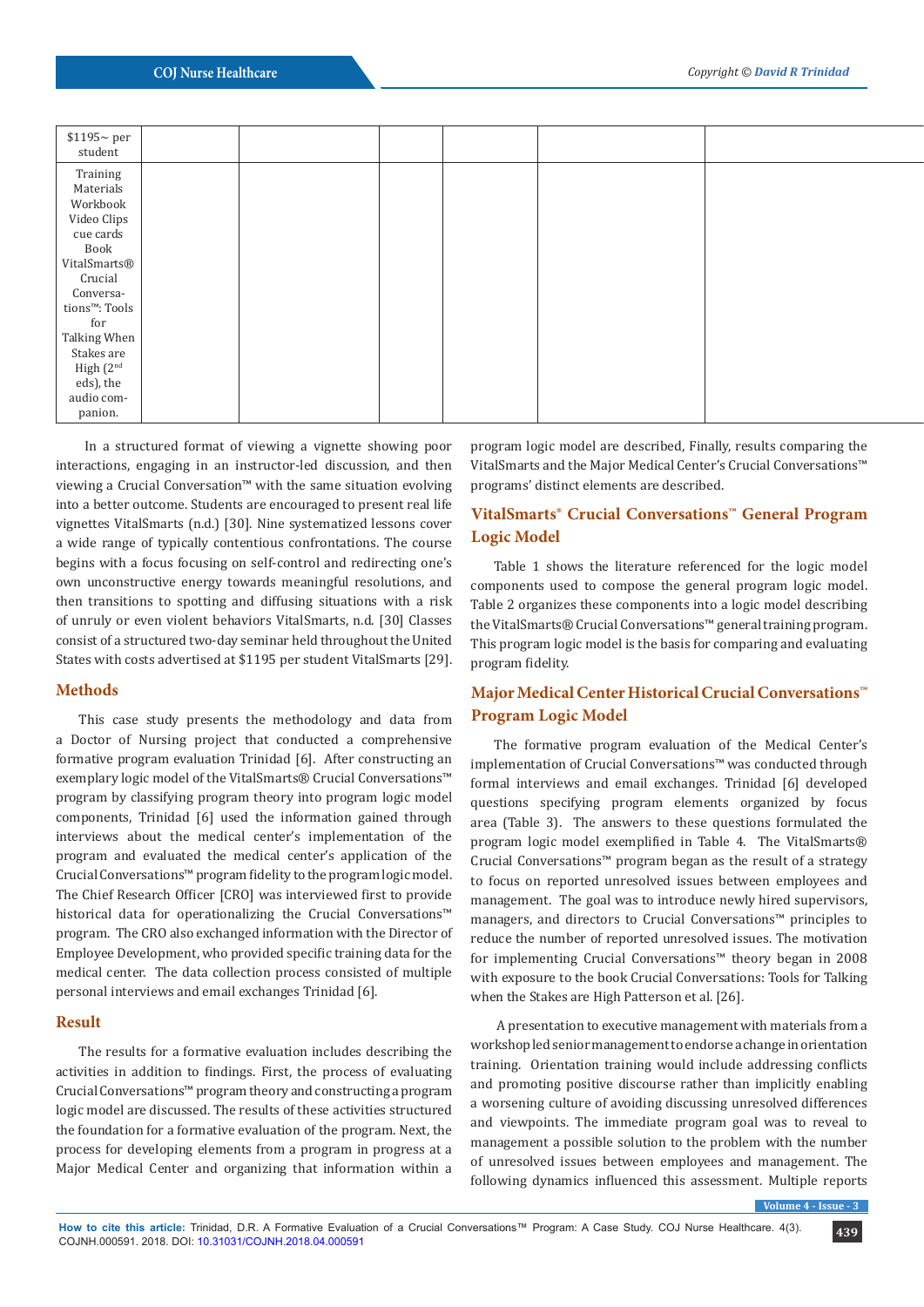of rude and unruly behaviors happening during management and employee interactions and of medical staff confrontations with **Table 3:** Specific areas of inquiry organized within patient safety and quality domains.

professional healthcare workers. Increasing provocative activities were suspected of inhibiting patient quality and safety reporting.

| Domain                                                                       | Question                                                                                                                                                                                                                                                                                                                                                                                                                                                                                                                                 |
|------------------------------------------------------------------------------|------------------------------------------------------------------------------------------------------------------------------------------------------------------------------------------------------------------------------------------------------------------------------------------------------------------------------------------------------------------------------------------------------------------------------------------------------------------------------------------------------------------------------------------|
| Evaluating progress in patient safety                                        | What impetus was there for developing and implementing a VitalSmarts® Crucial Conversations™<br>program?                                                                                                                                                                                                                                                                                                                                                                                                                                 |
| Translating evidence into practice                                           | Is there a formal syllabus?<br>What are the course materials?<br>Who does the training?                                                                                                                                                                                                                                                                                                                                                                                                                                                  |
| Assessing and improving culture                                              | Is there a formal syllabus?<br>What are the course materials?<br>Who does the training?                                                                                                                                                                                                                                                                                                                                                                                                                                                  |
| Identifying and mitigating hazards                                           | Is there a formal training plan?                                                                                                                                                                                                                                                                                                                                                                                                                                                                                                         |
| Evaluating the association of organizational<br>characteristics and outcomes | What are the program inputs?<br>What are training objectives?<br>What are program outputs?<br>What are the program objectives in terms of short term and longterm program outcomes?<br>How are these outcomes measured?<br>What was the overall program objective? How was the program funded?<br>When did the program first start?<br>Who was trained?<br>Over what period of time were managers trained? Are all managers current in training?<br>How were action and program fidelity measured?<br>What has happened since inception? |

T**able 4:** Major medical center's historical crucial conversations training program logic model.

**Program Objective: Train Newly Hired Management to Increase the Number of Meaningful High-Stakes, Highly Emotional Dialogues, where Opinions and Understanding Greatly Differ Resulting in Increased Collaboration Evidence in Employee Surveys, Increased Numbers of Consequential Solutions to Tough Issues, and Improved Overall Company Performance within the Next 5 Years**

| Implementation                                                     |                                                                                                                                                               |                                                                                                                          | <b>Intended Outcomes</b>                                                       |                                                 |                                                                                                 |                                                                                           |
|--------------------------------------------------------------------|---------------------------------------------------------------------------------------------------------------------------------------------------------------|--------------------------------------------------------------------------------------------------------------------------|--------------------------------------------------------------------------------|-------------------------------------------------|-------------------------------------------------------------------------------------------------|-------------------------------------------------------------------------------------------|
| Inputs                                                             | Components                                                                                                                                                    | Implementation<br>Objective                                                                                              | Outputs                                                                        | <b>Linking Constructs</b>                       | Shorter Term                                                                                    | Longer Term                                                                               |
| All New<br>Supervisors,<br>Managers, and<br>Directors<br>Personnel | Crucial<br>Conversations<br>™ Training<br>Crucial<br>Conversations<br>$Skills^{TM}$<br>(Patterson,<br>Grenny,<br>McMillan, and<br>Switzler 2011).<br>Handouts | Train all supervisors<br>and management<br>proficiency to engage<br>in<br><b>VitalSmarts</b><br>Crucial<br>Conversations | Number<br>of<br>Super-<br>visors,<br>Manag-<br>ers and<br>directors<br>trained | Number of report-<br>able employee<br>incidents | Outcome<br>Indicator:<br>Decreased num-<br>bers of unresolved<br>issues.                        | Outcome<br>Indicators:<br>Executive<br>Performance<br>Reports                             |
| Director of<br>Employee<br>Development                             |                                                                                                                                                               |                                                                                                                          |                                                                                |                                                 | Primary measure-<br>ment:<br>Numbers of new<br>unresolved issues<br>reported to exec-<br>utives | Primary measurement: NONE<br>Secondary measurement:<br>Number of<br>Employee<br>Incidents |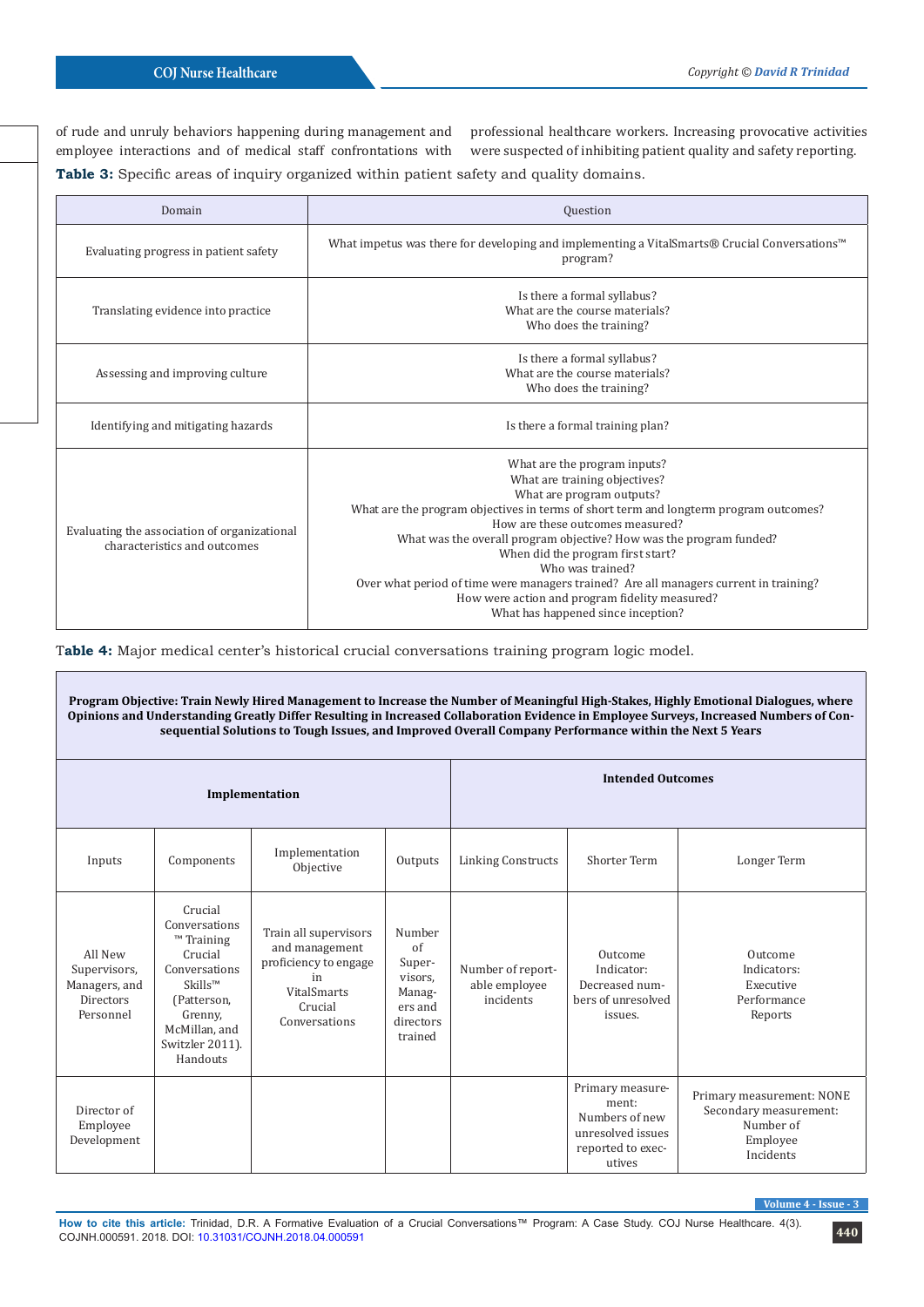The Southeast Medical Center's training program was modified to consist a four-hour exploratory lesson during orientation. The training materials included the book Crucial Conversations: Tools for Talking when the Stakes are High Patterson et al. [26], and brochures summarizing key points of the book. The handouts guided participants through types of conflicts that are likely to deteriorate into hostility and inappropriate behaviors.

#### **Training Population**

There were 32 of potentially 308 managers trained from a population of 5,774 employees during April 2009 to August 2013.

#### **Metrics**

Program measurements included the count of unresolved issues, the amount of new unresolved issues reported to executives, and the quantity of reportable employee incidents. Longer-term measurements affecting executive level metrics were not tracked; however, it was reported that a shorter-term reduction in employee incidents would lead to a longer-term improvement in other areas.

#### **Program Evaluation: Determining Fidelity**

The elements from the VitalSmarts® Crucial Conversations™ General Program Logic Model were compared with like elements from Major Medical Center Historical Crucial Conversations™ program logic model for program fidelity (Table 5). The comparison revealed that the Major Medical Center Historical Crucial Conversations™ program implementation does not demonstrate program fidelity and did not implement the program as designed. In particular, three areas lacked program fidelity: the number and type of employees trained, the resources used for training, and metrics to measure program success.

T**able 5:** Exemplar VitalSmarts® Crucial Conversations™ general program logic model and major medical center's Crucial Conversations™ historical logic model program fidelity comparison matrix.

| <b>Logic Model</b><br><b>Element</b> | <b>VitalSmarts® Crucial</b><br>Conversations™ General<br>Program<br>(Aim 1 program logic model)                                                                                                                                                                                                                                                                                                                                                                                                                              | <b>Major Medical Center</b><br><b>Crucial Conversations</b><br><b>Theory Training</b><br>(Aim 2 program logic model)                                                                                                                                                                                                                                                                                                    | <b>Fidelity between VitalSmarts</b><br><b>Crucial Conversations</b><br>Program logic model and<br><b>Major Medical Center</b><br><b>Program Logic Model</b>                                                                                                                                                                                                                           |
|--------------------------------------|------------------------------------------------------------------------------------------------------------------------------------------------------------------------------------------------------------------------------------------------------------------------------------------------------------------------------------------------------------------------------------------------------------------------------------------------------------------------------------------------------------------------------|-------------------------------------------------------------------------------------------------------------------------------------------------------------------------------------------------------------------------------------------------------------------------------------------------------------------------------------------------------------------------------------------------------------------------|---------------------------------------------------------------------------------------------------------------------------------------------------------------------------------------------------------------------------------------------------------------------------------------------------------------------------------------------------------------------------------------|
| Program<br>Objective                 | Train management and employees to en-<br>gage meaningfully in high stakes, highly<br>emotional dialogues, where opinions and<br>understanding greatly differ resulting in<br>increased collaboration, consequential<br>solutions to tough issues, and improved<br>overall company performance within one<br>year measured by qualitative surveys<br>reporting<br><b>VitalSmarts Crucial Conversations</b><br>occurrences and organizational goals as<br>measured by the Impact<br>Cloud <sup>™</sup> (Vital Smarts,<br>2013) | Train newly hired management to engage in-<br>crease the number of meaningfully in highmean-<br>ingful high-stakes, highly emotional dialogues,<br>where opinions and understanding greatly<br>differ resulting in increased collaboration evi-<br>denced in employee surveys, increased numbers<br>of consequential solutions to tough issues, and<br>improved overall company performance within<br>the next 5 years. | Fidelity to training organization wide<br>is not met, as the major medical center<br>only focused on hiring newly hired<br>management staff, not all employees.<br>Fidelity to surveying employees and<br>capturing VitalSmarts Crucial Conver-<br>sations along with success and area<br>of importance toward organizational<br>goals not met. No survey metrics were<br>instituted. |
| Inputs                               | All Employees and<br>Management Personnel<br>Director of Employee Development<br><b>Training Materials:</b><br>Workbook<br>Video Clips<br>Cue cards<br>The Book VitalSmarts Crucial Conversa-<br>tions: Tools for Talking When Stakes are<br>High (2 <sup>nd</sup> eds), and the audio companion                                                                                                                                                                                                                             | All New Supervisors,<br>Managers, and Directors<br>Personnel<br>Director of Employee Development<br><b>Training Materials</b><br>The Book: VitalSmarts<br>Crucial Conversations Skills.<br>PowerPoint Presentation derived from the book                                                                                                                                                                                | Fidelity to the training materials not<br>met. The use of cue cards, video clip<br>examples, and workbook are not a part<br>of the Major Medical Center training<br>program. The program does not adhere<br>to the content of all 9 lessons.                                                                                                                                          |
| Components                           | <b>VitalSmarts Crucial</b><br>Conversations™ Training                                                                                                                                                                                                                                                                                                                                                                                                                                                                        | Crucial Conversations™<br><b>Theory Training</b>                                                                                                                                                                                                                                                                                                                                                                        | Fidelity to the activity of<br>VitalSmarts® Crucial<br>Conversations™ Training was met. was<br>met.                                                                                                                                                                                                                                                                                   |
| Implementa-<br>tion<br>Objectives    | Train all employees and management<br>proficiency to engage in VitalSmarts®<br>Crucial Conversations™<br>Training<br>To use a standard survey to assess the<br>impact of<br>VitalSmarts® Crucial<br>Conversations™ Training on organiza-<br>tional issues.                                                                                                                                                                                                                                                                   | Train all supervisors and management profi-<br>ciency to apply Crucial<br>Conversations™ theory                                                                                                                                                                                                                                                                                                                         | Fidelity was not met as only supervi-<br>sors and management were mainly<br>trained. No survey instrument imple-<br>mented to evaluate objectives.                                                                                                                                                                                                                                    |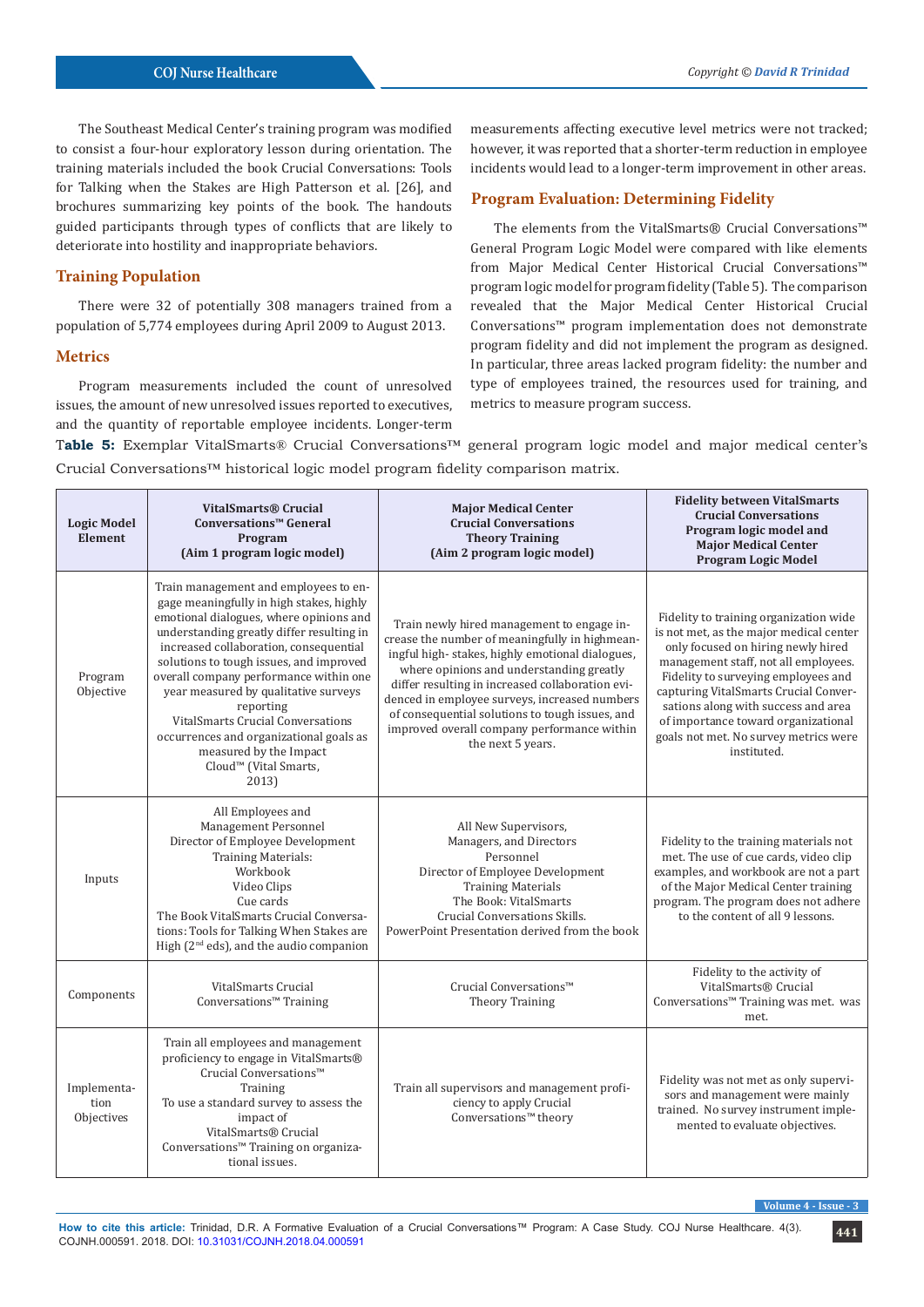| Outputs | Number of employees trained/number<br>of employees<br>Number of Managers trained<br>/Total Number of Managers<br>Number of Surveys returned. | Number of Supervisors, Managers and directors<br>trained | Fidelity to program outputs were not<br>met. Only new supervisors, managers,<br>and directors were trained with limited<br>employees exposed to the program. |
|---------|----------------------------------------------------------------------------------------------------------------------------------------------|----------------------------------------------------------|--------------------------------------------------------------------------------------------------------------------------------------------------------------|
|---------|----------------------------------------------------------------------------------------------------------------------------------------------|----------------------------------------------------------|--------------------------------------------------------------------------------------------------------------------------------------------------------------|

#### **Discussion**

This project demonstrated the application of process theory, formative program evaluation methodologies, and the program logic model to evaluate a patient safety and quality program. This enables both evaluating theoretical outcomes as well as comparing actual outcomes for analyzing lessons learned and inputs into causal analysis. Furthermore, the program logic model provides a means for tying a patient safety and quality program's outcomes into the organization's holistic short term and long-term goals outside of the continuous improvement program Maxfield [32].

The formative evaluation process in itself can be methodology for probing internal factors constraining patient safety and quality improvement efforts, and the basis for understanding requirements for continuous improvement. For example, VitalSmarts® Crucial Conversations™ general program theory proposes training all employees, but the formative evaluation demonstrated how resources constrained scope to only management personnel. Though the formative evaluation demonstrated a lack of fidelity between VitalSmarts® Crucial Conversations™ general program theory and the organization's program, there are still many extensible lessons learned. One outcome of the process might suggest that organizations will individually compromise rigorous program adoption, program fidelity, and program strength as factors constrained by a program scope, resources, and time. Medical Center for disease control [33] only trained a limited number of select managers rather than every employee to control the program's overall costs.

The case study demonstrated how the program logic model provides a tool for systematically evaluating these factors as a part of an organization's continuous improvement process [34]. The application of a formative program evaluation and program logic models are of significance to healthcare leadership implementing translational research and organizational continuous improvement as it allows for a comprehensive evaluation of outcomes. Using program logic models to frame a formative program review of complex problems might be useful for addressing other complex problems affecting patient safety and quality.

#### **References**

- 1. [Andel C, Davidow SL, Hollander M, Moreno DA \(2012\) The economics](https://www.ncbi.nlm.nih.gov/pubmed/23155743)  [of health care quality and medical errors. J Health Care Finance 39\(1\):](https://www.ncbi.nlm.nih.gov/pubmed/23155743)  [39-50.](https://www.ncbi.nlm.nih.gov/pubmed/23155743)
- 2. [Downey JR, Hernandez BT, Banka G, Morton JM \(2012\) Is patient safety](https://www.ncbi.nlm.nih.gov/pubmed/22150789)  [improving? National trends in patient safety indicators: 1998-2007.](https://www.ncbi.nlm.nih.gov/pubmed/22150789)  [Health Serv Res 47\(1 Pt 2\): 414-430.](https://www.ncbi.nlm.nih.gov/pubmed/22150789)
- 3. [Makary M, Daniel M \(2016\) Medical error-the third leading cause of](https://www.ncbi.nlm.nih.gov/pubmed/27143499)  [death in the US. BMJ 353.](https://www.ncbi.nlm.nih.gov/pubmed/27143499)
- 4. [Bilimoria KY, Barnard C \(2016\) The new CMS hospital quality star](https://www.ncbi.nlm.nih.gov/pubmed/27802552)  [ratings: The stars are not aligned. Send to JAMA 316\(17\): 1761-1762.](https://www.ncbi.nlm.nih.gov/pubmed/27802552)

| 5. Owen J (2006) Program evaluation: Forms and approaches ( $3rd$ edn),<br>Allen & Unwin Crow's Nest, Australia. |
|------------------------------------------------------------------------------------------------------------------|

- 6. Trinidad DR (2013) A formative evaluation of the crucial conversations<sup>TM</sup> program. (Doctorial practice inquiry).
- 7. [Stetler CB, Legro MW, Wallace CM, Bowman C, Guihan M, et al. \(2006\)](https://www.ncbi.nlm.nih.gov/pubmed/16637954) [The Role of Formative Evaluation in Implementation Research and the](https://www.ncbi.nlm.nih.gov/pubmed/16637954) [QUERI Experience. J Gen Intern Med 21\(Suppl 2\): S1-S8.](https://www.ncbi.nlm.nih.gov/pubmed/16637954)
- 8. [Farley DO, Battles JB \(2009\) Evaluation of the AHRQ patient safety](https://www.ncbi.nlm.nih.gov/pubmed/21456107) [initiative: framework and approach. Health Serv Res 44\(2 Pt 2\): 628-](https://www.ncbi.nlm.nih.gov/pubmed/21456107) [645.](https://www.ncbi.nlm.nih.gov/pubmed/21456107)
- 9. [Pronovost PJ, Goeschel CA, Marsteller JA, Sexton JB, Pham JC, et al. \(2009\)](https://www.ncbi.nlm.nih.gov/pubmed/19153284) [Framework for patient safety research and improvement. Circulation](https://www.ncbi.nlm.nih.gov/pubmed/19153284) [119\(2\): 330-337.](https://www.ncbi.nlm.nih.gov/pubmed/19153284)
- 10. Mohr LB (1982) Explaining organizational behavior. San Francisco, Jossey-Bass, Canada.
- 11. Rossi PH, Lipsey MW, Freeman HE (2003) Evaluation: A Systematic Approach. (7<sup>th</sup> edn), SAGE Publications, New York, USA.
- 12. [Co](https://www.sciencedirect.com/science/article/abs/pii/S0149718901000039)[oksy LJ, Gill P, Kelly PA \(2001\) The program logic model as an](https://www.sciencedirect.com/science/article/abs/pii/S0149718901000039) [integrative framework for a multimethod evaluation. Evaluation and](https://www.sciencedirect.com/science/article/abs/pii/S0149718901000039) [Program Planning 24\(2\): 119-128.](https://www.sciencedirect.com/science/article/abs/pii/S0149718901000039)
- 13. Knowlton LW, Phillips CC (2013) The logic model guidebook: Better strategies for great results. (2<sup>nd</sup> edn), Sage Publications, Washington DC, **IISA**
- 14. [Goeschel CA, Weiss WM, Pronovost PJ \(2012\) Using a logic model to](https://www.ncbi.nlm.nih.gov/pubmed/22745358) [design and evaluate quality and patient safety improvement programs.](https://www.ncbi.nlm.nih.gov/pubmed/22745358) [Int J Qual Health Care 24\(4\): 330-337.](https://www.ncbi.nlm.nih.gov/pubmed/22745358)
- 15. [McCabe BK, Potash D, Omohundro E, Taylor CR \(2012\) Design and](https://www.ncbi.nlm.nih.gov/pubmed/22246713) [implementation of an integrated, continuous evaluation, and quality](https://www.ncbi.nlm.nih.gov/pubmed/22246713) [improvement system for a state-based home-visiting program. Matern](https://www.ncbi.nlm.nih.gov/pubmed/22246713) [Child Health J 16\(7\): 1385-1400.](https://www.ncbi.nlm.nih.gov/pubmed/22246713)
- 16. [Leape LL, Berwick DM \(2005\) Five years after to Err is human: What](https://www.ncbi.nlm.nih.gov/pubmed/15900009) [have we learned? JAMA 293\(19\): 2384-2390.](https://www.ncbi.nlm.nih.gov/pubmed/15900009)
- 17. Kaplan G, Bo-Linn G, Carayon P, Pronovost P, Rouse W, et al. (2013) Bringing a systems approach to health: Discussion paper.
- 18. Weinberg G (2011) An introduction to general systems thinking.
- 19. [Maxfield DG, Lyndon AA, Kennedy HP, Zlatnik MD \(2013\) Confronting](https://www.ncbi.nlm.nih.gov/pubmed/23871951) [safety gaps across labor and delivery teams. Am J Obstet Gynecol](https://www.ncbi.nlm.nih.gov/pubmed/23871951) [209\(5\): 402-408.](https://www.ncbi.nlm.nih.gov/pubmed/23871951)
- 20. [Snowden D \(2002\) Complex acts of knowing: Paradox and descriptive](http://citeseerx.ist.psu.edu/viewdoc/summary?doi=10.1.1.202.7819) [self-awareness. Journal of Knowledge Management, 6\(2\): 100-111.](http://citeseerx.ist.psu.edu/viewdoc/summary?doi=10.1.1.202.7819)
- 21. [Wachter RM \(2010\) Patient safety at ten: Unmistakable progress,](https://www.ncbi.nlm.nih.gov/pubmed/19952010) [troubling gaps. Health Aff \(Millwood\) 29\(1\): 165-173.](https://www.ncbi.nlm.nih.gov/pubmed/19952010)
- 22. [Higgins JP \(2002\) Nonlinear systems in medicine. Yale J Biol Med 75\(5-](https://www.ncbi.nlm.nih.gov/pubmed/14580107) [6\): 247-260.](https://www.ncbi.nlm.nih.gov/pubmed/14580107)
- 23. Patterson K, Grenny J, McMillan R, Switzler A (2011) Crucial Conversations: Tools for talking when the stakes are high  $(2<sup>nd</sup> edn)$ , McGraw-Hill, New York, USA.
- 24. [Maxfield D, Grenny J, McMillian R, Patterson K, Switzler A \(2005\) Silence](https://psnet.ahrq.gov/resources/resource/1149) [kills: The seven crucial conversations for healthcare.](https://psnet.ahrq.gov/resources/resource/1149)
- 25. McDavid JD, Hawthorn LR (2006) Program evaluation and performance measurement: An introduction to practice. Thousand Oaks, Sage, Canada.